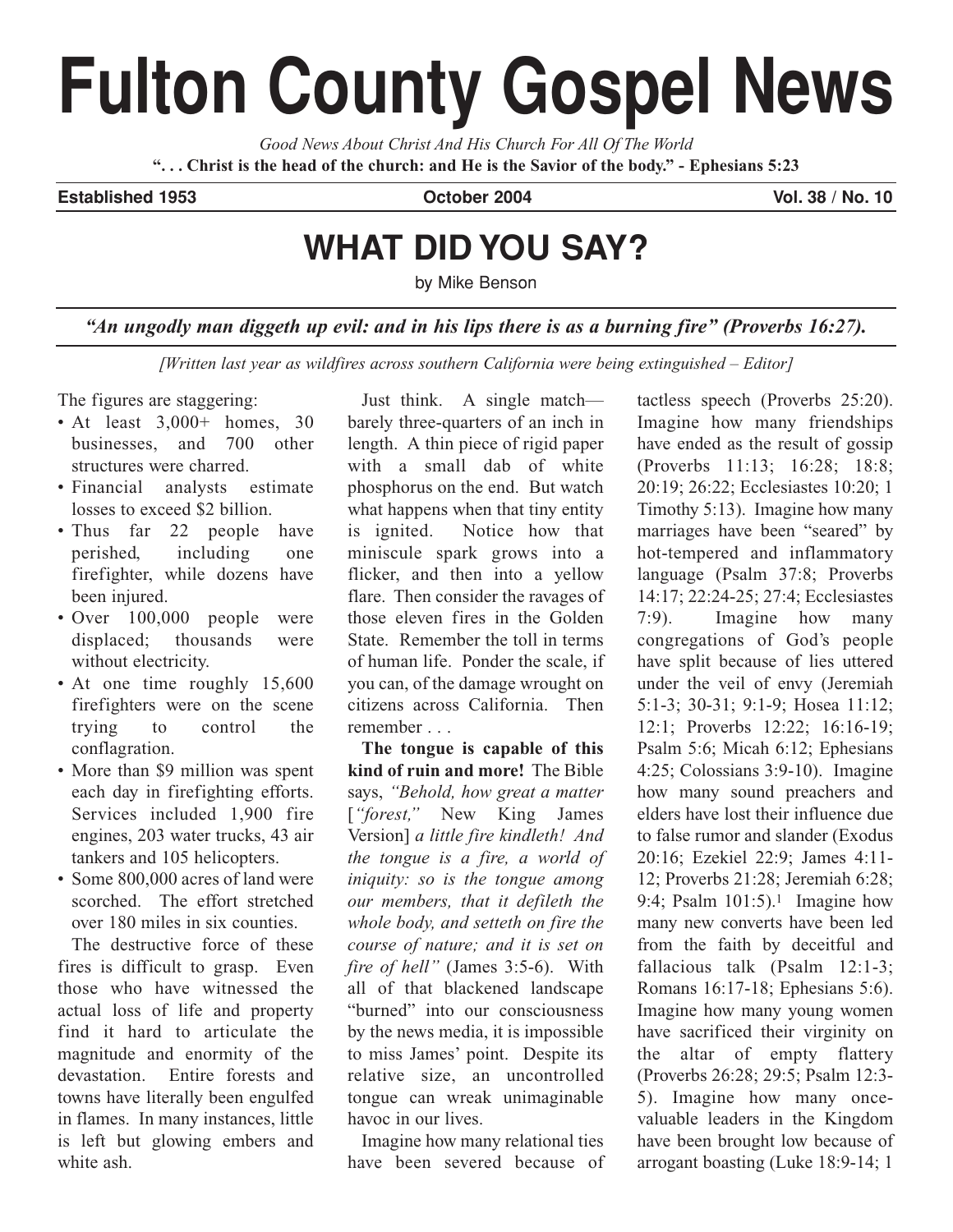#### **FULTON COUNTY GOSPEL NEWS** USPS Publication #211780

. . . is a Periodical publication issued monthly by the Church of Christ at Third and Bethel (P.O. Box 251), Mammoth Spring, AR 72554-0251. **POSTMASTER: Please mail all changes of address to the above address.**

**FCGN** is mailed free of charge to any who cares to receive it. We will be happy to add any names to the regular mailing list. If you send in a name we must have a complete address, including number and street name, or R.R. or HCR number, plus box number, or a P.O. Box number and the **NINE DIGIT ZIP CODE**. This paper is supported by voluntary contributions for which we are grateful. Financial information will be furnished upon request. **Mail all address corrections or manuscripts to:**

#### **FULTON COUNTY GOSPEL NEWS** P.O. Box 251 Mammoth Spring, AR 72554

| Phone $\ldots \ldots \ldots \ldots \ldots (870) 625-3217$ |
|-----------------------------------------------------------|
| E-Mail cocfcgn@centurytel.net                             |

## *continued from page 1*

John 2:16; 1 Corinthians 3:3; 13:4; Philippians 2:2-3; James 4:13-17; Revelation 18:11,15,19). Imagine how many Christian teens have invalidated their example by foolish and coarse jesting (Ephesians 5:4). Imagine how many tender hearts have been crushed by mockery and ridicule (Proverbs 14:31; 17:5; 1 Samuel 1:6-7; Genesis 21:9; Job 30:1-14; Psalm 35:21; 40:15; 2 Kings 2:23; Jeremiah 20:8; 1 Thessalonians 2:2).

Yes, "the tongue is a fire." Dear Christian, **each of us needs to pause and reflect on the harm our tongue can inflict during a simple conversation.**<sup>2</sup> Our words are powerful (Proverbs 18:21) they can help, or they can consume (Proverbs 12:18). *"For lack of wood the fire goeth out; and where there is no whisperer, contention ceaseth. As coals are to hot embers, and wood to fire, so is a contentious man to inflame strife"*

(Proverbs 26:20-21; cf. Matthew 12:34-37).

Let me close with an admonition from that esteemed theologian, Smokey Bear, "Only YOU can prevent forest fires." "*What man is he that desireth life, and loveth many days, that he may see good? Keep thy tongue from evil, and thy lips from speaking guile"* (Psalm 34:12-13; cf. 1 Peter 3:10).

1. Ancient rabbis taught that slander is capable of killing three people in one thrust: the slanderer, the person who listens to and accepts such, and the innocent victim whose reputation is irreparably damaged in the public eye.

2. Timothy D. Hall, "Firestarters," HEM-Lines, Oct. 30, '03, Vol. 7, No. 17.

# **STRANGERS ARE FRIENDS WE HAVEN'T MET**

God knows NO STRANGERS, He loves us all,

the poor, the rich, the great, the small...

He is a friend who is always there to share our troubles and lessen our cares...

No one is a stranger in God's sight, for GOD IS LOVE and in HIS LIGHT

May we, too, try in our small way to make NEW FRIENDS from day to day...

So pass no stranger with an unseeing eye,

for God may be sending A NEW FRIEND BY.

# **SALVATION BY "FAITH ONLY" IS NOT BY FAITH**

#### by Lee Moses

Most people have heard such religious slogans as "faith plus nothing else saves," "just believe and you will be saved," and the selfcontradictory but oft-repeated "salvation is by grace alone through faith alone." The intended meaning of such sayings is crystal clear – one cannot do anything beyond realizing in his mind that Jesus Christ is the Son of God before that person is numbered among the saved. This is the popular doctrine of "salvation by 'faith only.'" But is this teaching actually **by faith**? God declares, *"So then faith cometh by hearing, and hearing by the word of God"* (Romans 10:17). If any teaching does not come from the Bible, God's all-sufficient revelation to man, it is not by faith. Thus whether or not the doctrine of "faith alone" is actually **by faith** hinges on whether or not the Bible teaches such.

## **WHAT IS FAITH?**

The Bible uses the term "faith" (or "believe," its verb form) in different senses. Faith can refer to the act of believing something to be true, as in Matthew 9:28: *"the blind men came to him: and Jesus saith unto them, Believe ye that I am able to do this?"* Faith can refer to the confidence of a clear conscience, as in Romans 14:23: *"And he that doubteth is damned if he eat, because he eateth not of faith: for whatsoever is not of faith is sin."* Faith can refer to one's fidelity or trustworthiness, as in 1 Corinthians 10:13: *"God is faithful, who will not suffer you to be tempted above that ye are able."* Faith can refer to the New Testament, as in Galatians 3:23: *"But before faith came, we were kept under the law, shut up unto the faith which should afterwards be revealed."* Lastly, faith can refer to a trusting belief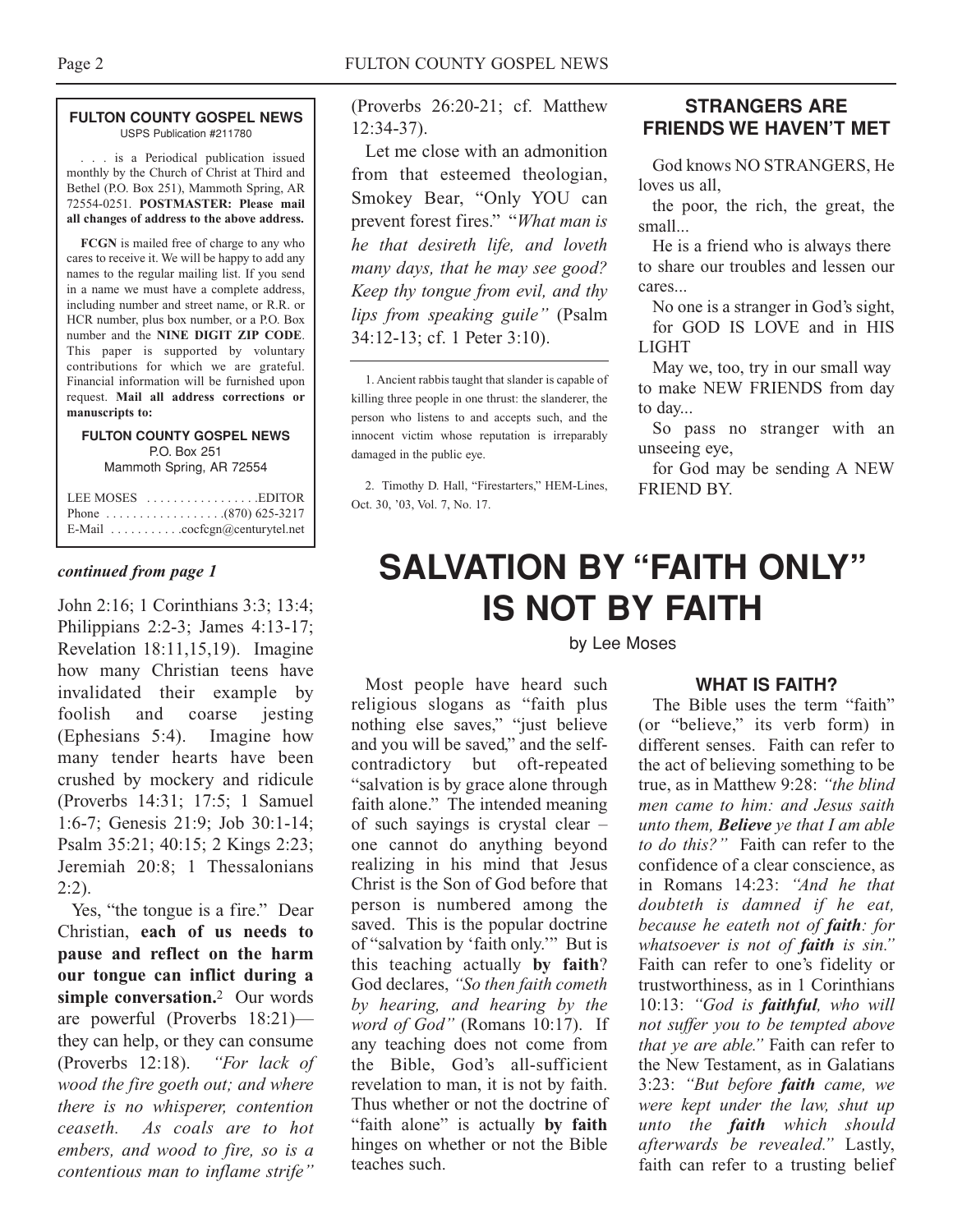#### *continued from page 2*

that has manifested itself in works of obedience, as in Romans 1:8: *"First, I thank my God through Jesus Christ for you all, that your faith is spoken of throughout the whole world"* (all emphases added).

There is a great deal of misunderstanding regarding the nature of faith. Some advocate the doctrine of "faith only" because they believe that salvation by faith excludes any kind of effort on the part of the individual receiving salvation. The New Testament does make clear that neither works of personal merit nor works of the Law of Moses lead to salvation (Romans 3:28; Ephesians 2:8-9). But faith and works are not mutually exclusive: *"For in Jesus Christ neither circumcision availeth any thing, nor uncircumcision; but faith which worketh by love"* (Galatians 5:6). Biblical faith **works**. *answered and said unto them, This is the work of God, that ye believe on him whom he hath sent"* (John 6:29). Our Lord called faith itself a work, which indeed it is. Why are there so many admonitions to believe, and have faith, if believing is not something that one **does**?

#### **DOES FAITH NOT SAVE?**

It is undeniable that one must have faith to be saved. It is impossible to please God without faith (Hebrews 11:6). If one does not believe in the Deity of Jesus Christ, that person will die in his sins (John 8:24). In the New Testament, faith is mentioned many times as a prerequisite to salvation (Mark 16:16; John 3:16; Acts 13:39; 16:31; Romans 10:9-10; et al.). However, other prerequisites are also mentioned for salvation: repentance (Acts 2:38), confession of Jesus Christ (Romans 10:9-10), and baptism (1 Peter 3:21). To conclude that one is saved by faith only requires blinding oneself to

numerous passages that say more is necessary.

A number of different Biblical uses for "faith" have already been examined, from the mental assent of a thing to be true to the faith that has manifested itself in obedience. When the doctrine of "faith only" is taught it is generally not using this last definition, but the first. However, one would be hard pressed to find a Biblical account of anyone being Divinely commended, much less saved, at the point of believing something to be true. Faith is expressed in words and/or action before it is commended. James asks, *"What doth it profit my brethren, though a man say he hath faith, and have not works? can faith save him?"* (James 2:14). Faith can save a person, but a faith without works cannot. James also said, *"Thou believest that there is one God; thou doest well: the devils also believe, and tremble"* (v. 19). Here is a commendation of faith which has not expressed itself in action – "thou doest well" – however, it is a tongue-in-cheek commendation; as James also compares such faith to that of the demons and proclaims it **dead** (vv. 17, 20, 26). This context is the only passage in the Bible where the term "faith only" is found; and it reads, *"Ye see then how that by works a man is justified, and not by faith only"* (v. 24, emphasis added).

The illustration has been aptly used of two oars: if a man only rows his boat with one oar, he will go in circles; but if he will row with both oars, he is then able to move forward. Likewise, it is only when faith is accompanied by its works that the soul is able to move forward to salvation. If not, a soul is merely going in circles, never moving beyond the stagnant sea of sin. It was **by faith** that Abel, Enoch, Noah, Abraham, and all the heroes of faith mentioned in Hebrews 11 **acted**, and thus were blessed.

Jesus said, *"He that believeth and is baptized shall be saved; but he that believeth not shall be damned"* (Mark 16:16). Yes, faith is essential for salvation, but it is not all that is essential for salvation. The grammar of this verse **demands** that baptism precede salvation, and that baptism is **just as much** a requirement for salvation as is faith. Faith saves, but not faith only.

## **WHAT ABOUT UNBAPTIZED BELIEVERS?**

When confronted with Mark 16:16, some will respond by directing attention to the second half of the verse: *"but he that believeth not shall be damned."* They then claim that the failure to mention baptism in the second half of the verse means that those who believe only shall be saved. The problem with this is that a third class of people has been imagined in this verse where Christ only mentioned two: (1) those who believe and are baptized, and (2) those who do not believe. There is no mention of the third, those who believe and are not baptized.

To refer to an unbaptized "believer" is really a misnomer one who is Biblically "believing" is one who has been baptized. Paul and Silas baptized a Philippian jailer, **following** which he is described as *"believing in God"* (Acts 16:33-34). Paul on a later occasion met a group of about twelve disciples in Ephesus whom he knew to be believers (19:2). But when he became aware that they did not have a true understanding, he asked, *"Unto what then were ye baptized?"* (v. 3). When Paul knew this group to be believers, he also knew them to have been baptized.

The question "what about unbaptized believers?" could be rephrased "what about **disobedient** believers?" When the multitude assembled at Pentecost asked Peter and the other apostles what they